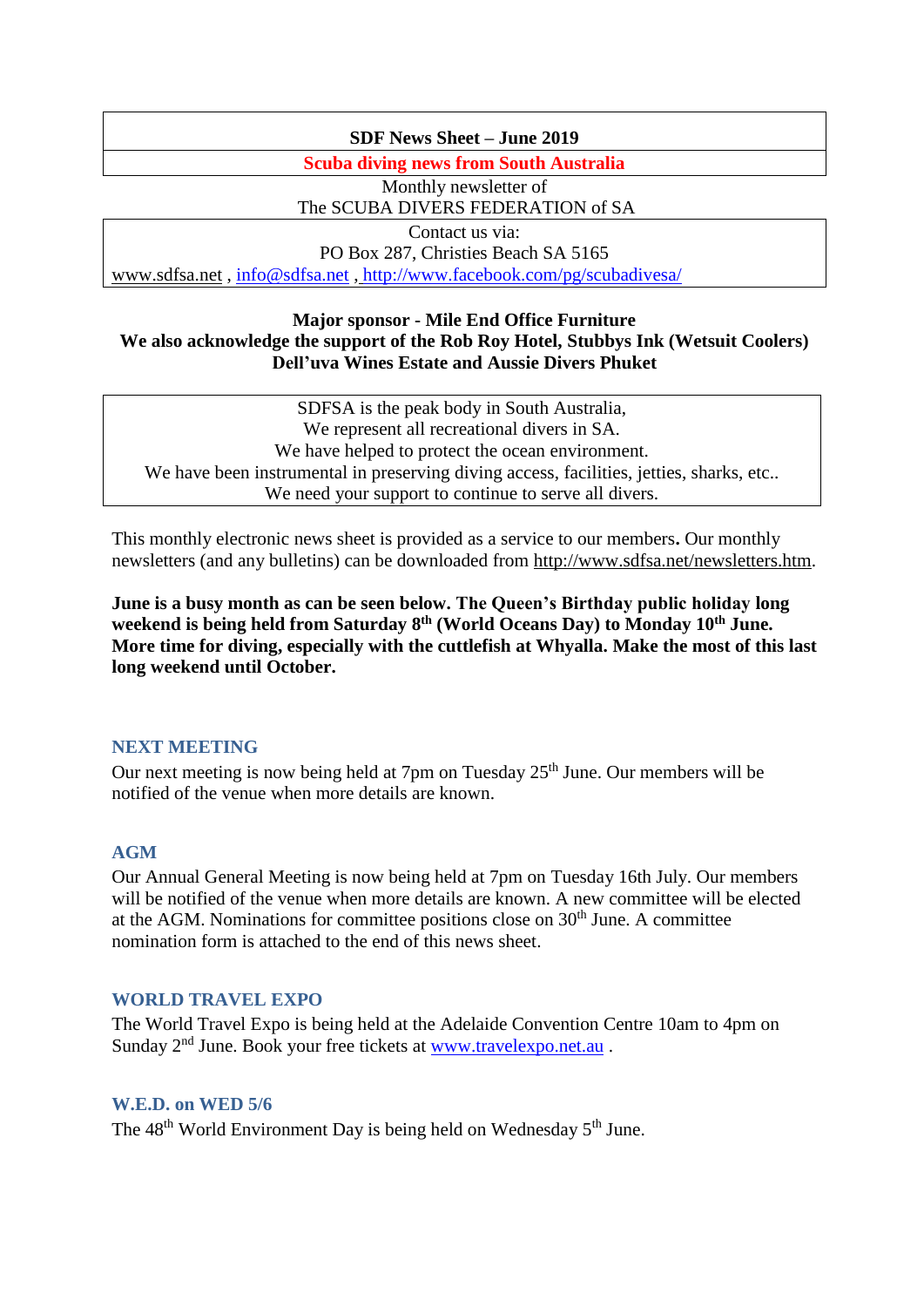#### **WORLD OCEANS DAY**

World Oceans Day is being held on Saturday 8<sup>th</sup> June, the start of the Queen's Birthday public holiday long weekend.

#### **ANTIQUE BOTTLE SHOW**

For all bottle addicts, the annual antique bottle show is being held from 10am 8-9<sup>th</sup> June at the Recreation Centre, 50 St Vincent St, Port Adelaide.

#### **"IT CAME FROM THE HARBOUR"**

A photographic and video exhibition about the flora and fauna of the Port River system is on display at Gallery Yampu, 1 Jenkins St, Birkenhead each Friday, Saturday & Sunday until 9<sup>th</sup> June (11am to 4pm). "It Came From The Harbour" features video, photography, citizen science and community art-making. Admission is free.

## **"DEFEND, CONSERVE, PROTECT" PREMIERE IN NORTH ADELAIDE AND SEMAPHORE**

The Sea Shepherd Society's film "Defend, Conserve, Protect" will premiere in North Adelaide and Semaphore on Wednesday  $12<sup>th</sup>$  June, revealing the real-life battle being fought in the Southern Ocean. Visit<https://au.demand.film/defend-conserve-protect/> to reserve your tickets.

### **SNORKELLING DRAFT RELEASED FOR PUBLIC COMMENT.**

The draft activity good practice guide for Snorkelling has just been released for public comment. Members of the outdoors community can have their say about this activity good practice guide by visiting<http://yoursay.australianaas.org.au/snorkelling/> . The draft good practice guide is available to download or readable online via the yoursay website. Feedback submissions can be lodged via the website's submission forms. These include 'general impressions', as well the opportunity to provide detailed and 'specific feedback' on any piece of content or section. Feedback submissions will close on the 24th June 2019 (at 9.00am AEST - Melbourne time).

Have your say by:

• Getting involved in the public consultation and download the draft GPG at <http://yoursay.australianaas.org.au/snorkelling/>

• Providing feedback on the snorkelling draft at <http://yoursay.australianaas.org.au/snorkelling/your-say/> .

### **NATIONAL SCIENCE WEEK 2019**

This year's National Science Week is being held from 10th – 18th August – see [www.scienceweek.net.au](http://www.scienceweek.net.au/) .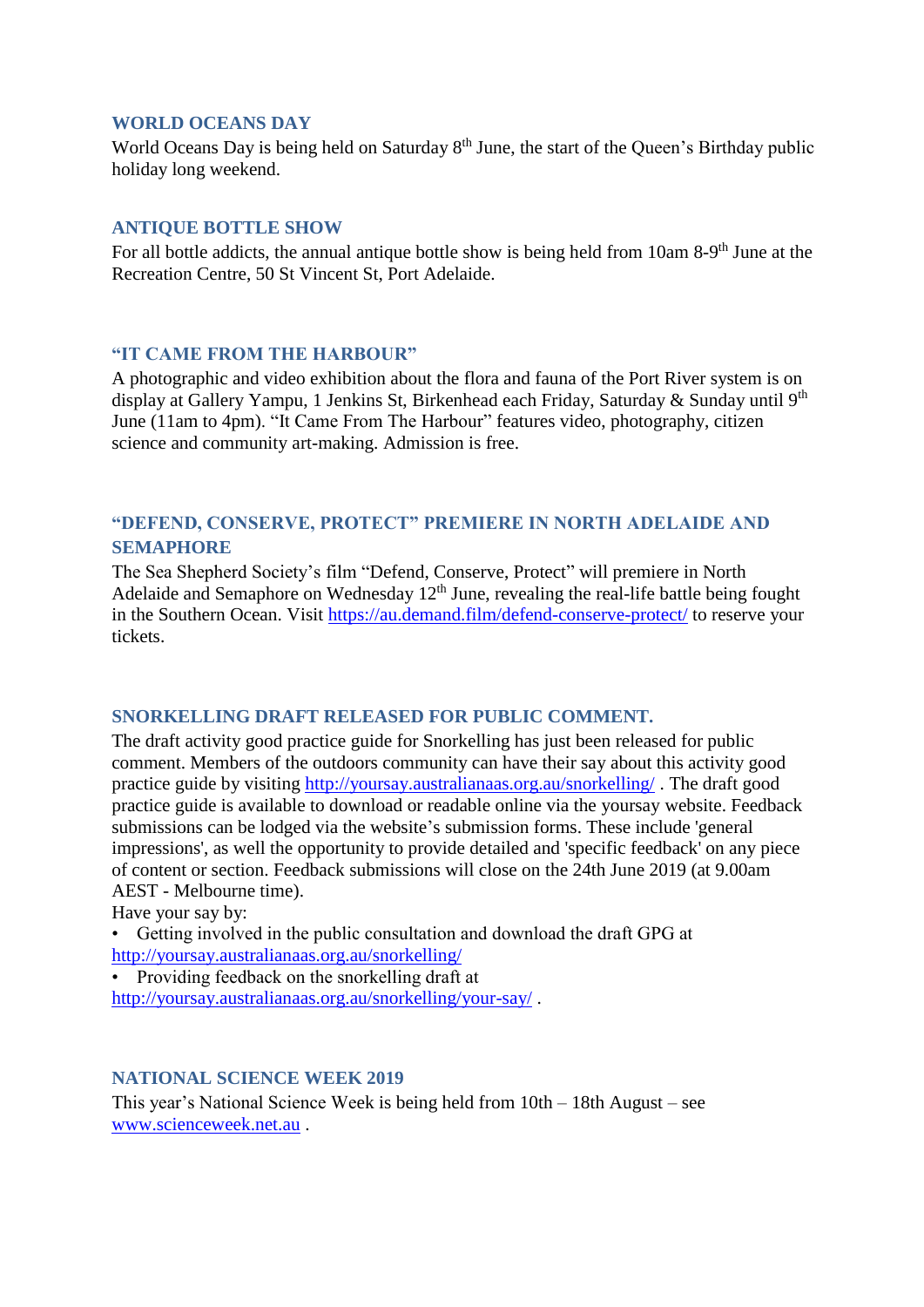### **UBER SCUBA**

It was only a matter of time before underwater Uber became a reality! People are now able to rideshare through scUber on the Great Barrier Reef.

## **LINK DISCOVERED BETWEEN AUSTRALIA'S DEEPEST & THIRD DEEPEST-KNOWN CAVES**

#### According to the web page found at

[https://www.abc.net.au/news/2019-05-27/deepest-caves-connected-record-tasmania-mt](https://www.abc.net.au/news/2019-05-27/deepest-caves-connected-record-tasmania-mt-field/11151930?fbclid=IwAR0NW6ENTwA-pkdKlyqLe847QF6sQpL-7Pvqu7QRpQ90uWqtWUbOFZ8dSCY)[field/11151930?fbclid=IwAR0NW6ENTwA-pkdKlyqLe847QF6sQpL-](https://www.abc.net.au/news/2019-05-27/deepest-caves-connected-record-tasmania-mt-field/11151930?fbclid=IwAR0NW6ENTwA-pkdKlyqLe847QF6sQpL-7Pvqu7QRpQ90uWqtWUbOFZ8dSCY)

[7Pvqu7QRpQ90uWqtWUbOFZ8dSCY](https://www.abc.net.au/news/2019-05-27/deepest-caves-connected-record-tasmania-mt-field/11151930?fbclid=IwAR0NW6ENTwA-pkdKlyqLe847QF6sQpL-7Pvqu7QRpQ90uWqtWUbOFZ8dSCY) , "A Tasmanian cave diving team has discovered a link between Australia's deepest and third deepest-known caves. The divers from the Southern Tasmanian Caveneers connected the Niggly Cave and the Growling Swallet systems via a flooded, 200-metre-long passageway beneath Mount Field National Park, north-west of Hobart. The team also set a new depth record of 395 metres during the daring endeavour. Cave diver Stephen Fordyce said he had spent years preparing for the dive, and was supported by a team of 10 people. "We had to first walk for about an hour and a half up the very steep hill to the [Niggly Cave] entrance, then we had to squeeze for about an hour with all of our gear through [a] passage, which is tight and winding," he said."

#### **SHOP NEWS**

The Scuba Clinic has re-located to Unit 16, 937 Marion Road, Mitchell Park. The winter opening hours for The Scuba Clinic for the months of July / August / September are Monday to Thursday 9.30am to 5.30pm, closed on Fridays. This will not affect turnaround time or service.

#### **AIR TRAVEL TIP**

Steve Jones struck some problems with airline authorities when he went to fly to Cairns, Queensland recently. Jetstar were concerned about the batteries in Steve's underwater camera lights. The 'dangerous goods' department eventually gave Steve's lights clearance to travel. He will, however, now have to apply online for a yearly clearance certificate for all dive trips.

### **THE NEW STAR OF GREECE (AND OTHER SHIPWRECKS) BOOK**

The Willunga Branch of the National Trust launched the new book "The Star of Greece and other shipwrecks of the Tragic Shore" during May. The publication was launched by Deb Morgan, the President of the National Trust of South Australia, at the Willunga Courthouse Museum. The book was primarily written and researched by Deb. The book is intended to complement a permanent exhibition on display at the Willunga Courthouse Museum. The book was made possible by a grant through the South Australian History Trust's Community Museums Program. This new publication brings to light other less well-known maritime incidents along the SA coastline.

### **AUSTRALIA'S BIGGEST SEAGRASS RESTORATION PROJECT**

The SA Department for Environment and Water says that "Australia's biggest seagrass restoration project begins in SA". The South Australian Government is investing \$1m in the country's largest ever seagrass restoration project. The project is starting along Adelaide's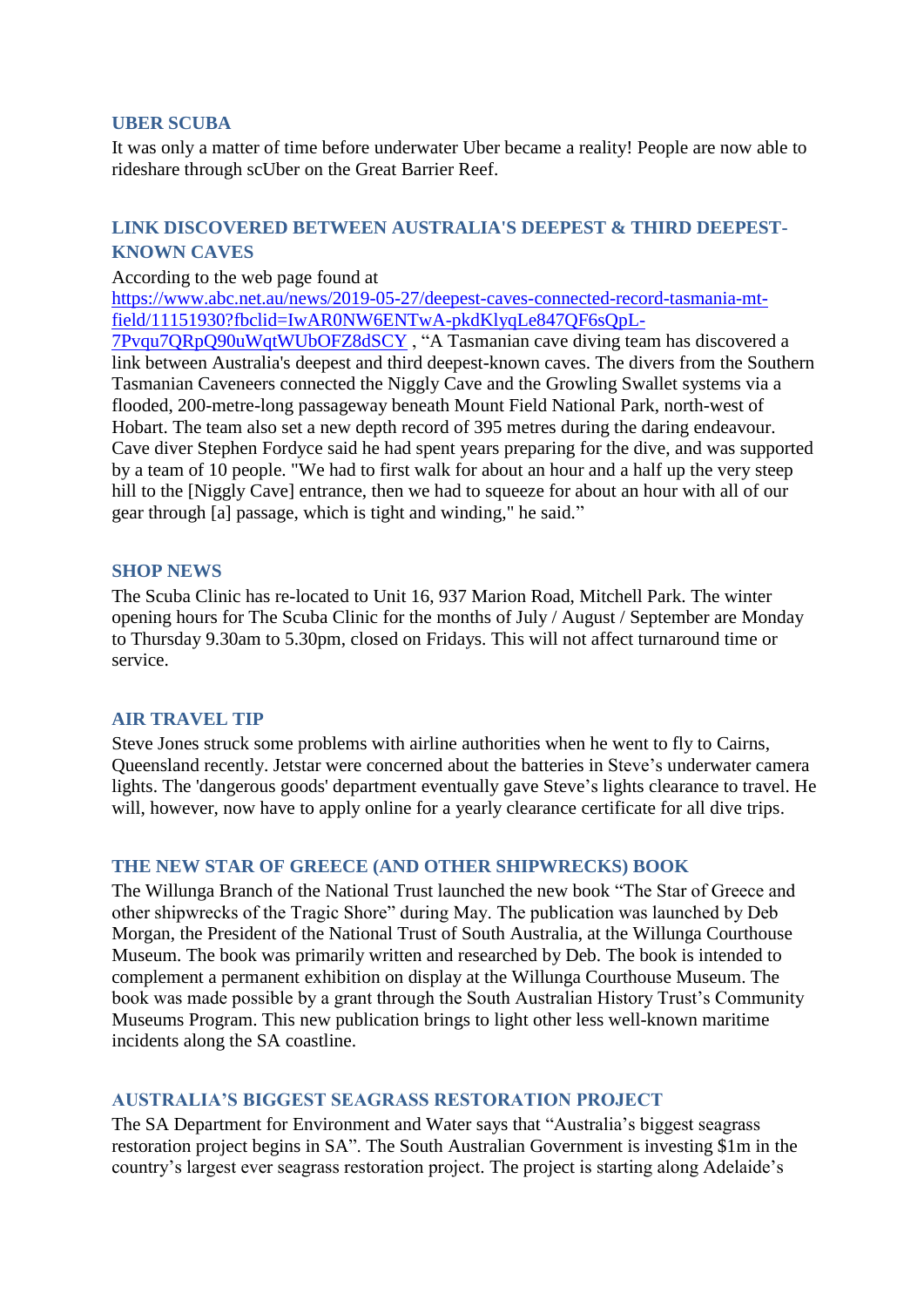metropolitan coast. It will contribute to re-establishing seagrass meadows off Adelaide's metropolitan coast between Glenelg and Semaphore. The project is part of the South Australian Government's \$5.2 million investment to implement the New Life for our Coastal Environment commitments. The commitments include funding for beach replenishment, seagrass restoration, research and development, works to limit damaging stormwater run-off from entering Gulf St Vincent and a reef project. Visit [https://coasts.cmail19.com/t/r-l-jilrlldk](https://coasts.cmail19.com/t/r-l-jilrlldk-uilulrbly-h/)[uilulrbly-h/](https://coasts.cmail19.com/t/r-l-jilrlldk-uilulrbly-h/) for more details. The Department's complete newsletter can be found at [https://coasts.cmail19.com/t/ViewEmail/r/D1F6C0614C2C73872540EF23F30FEDED/9383F](https://coasts.cmail19.com/t/ViewEmail/r/D1F6C0614C2C73872540EF23F30FEDED/9383F812BD46EA993EDEEDC46EB9B960) [812BD46EA993EDEEDC46EB9B960](https://coasts.cmail19.com/t/ViewEmail/r/D1F6C0614C2C73872540EF23F30FEDED/9383F812BD46EA993EDEEDC46EB9B960) .

## **OUTER HARBOR CHANNEL WIDENING PROJECT**

Dredging of the Outer Harbor shipping channel commenced in June. This dredging will continue throughout winter, subject to weather conditions. Details about the Outer Harbor Channel Widening Project can be found at <https://www.flindersports.com.au/channelwidening/about-the-project/> .

### **ROYAL ADELAIDE SHOW 2019**

This year's Royal Adelaide Show is being held from 30 August - 8 September.

### **STICKLEBACKS ARE NOT CLOSE RELATIVES OF SYNGNATHIDS NOW**

According to the Seahorse, Pipefish and Seadragon Specialist Group (formerly the IUCN SSC Seahorse, Pipefish and Stickleback Specialist Group) "Phylogenetic revisions have …. shown that (sticklebacks) are not close relatives (of Syngnathids) and there is no longer any justification for keeping them together." See [https://iucn-seahorse.org/2019/02/28/seahorse](https://iucn-seahorse.org/2019/02/28/seahorse-pipefish-seadragon/)[pipefish-seadragon/](https://iucn-seahorse.org/2019/02/28/seahorse-pipefish-seadragon/) for more details.

### **RECFISH SA NEWS**

RecFish SA's Government funding has been cut. See

[https://www.adelaidenow.com.au/news/south-australia/down-the-gurgler-state-government](https://www.adelaidenow.com.au/news/south-australia/down-the-gurgler-state-government-pulls-recfish-sas-funding/news-story/8ca521dd491768c7dc65c3639761f595)[pulls-recfish-sas-funding/news-story/8ca521dd491768c7dc65c3639761f595](https://www.adelaidenow.com.au/news/south-australia/down-the-gurgler-state-government-pulls-recfish-sas-funding/news-story/8ca521dd491768c7dc65c3639761f595) for details. Meanwhile, RecFish SA reports that the Windara recreational fishing reef near Rogues Point is becoming our new fishing hotspot, with the reef starting to turn up some good catches of King George whiting and tommies. It seems that recent rough weather has brought the reef to life.

### **NEW DIVE SITE IN THE BIGHT?**

A new dive site may have been created when some parts of a meteor landed in the Great Australian Bight, about 300km west-south-west of Mount Gambier during May.

### **EDITHBURGH JETTY STEPS UPDATE**

The northern steps at the Edithburgh jetty have now been fixed by the District Council of Yorke Peninsula. A new support beam has been installed at the bottom of the steps and one step has been replaced. The installation of a platform at the bottom of the southern steps would aid in extracting injured people such as divers from the water.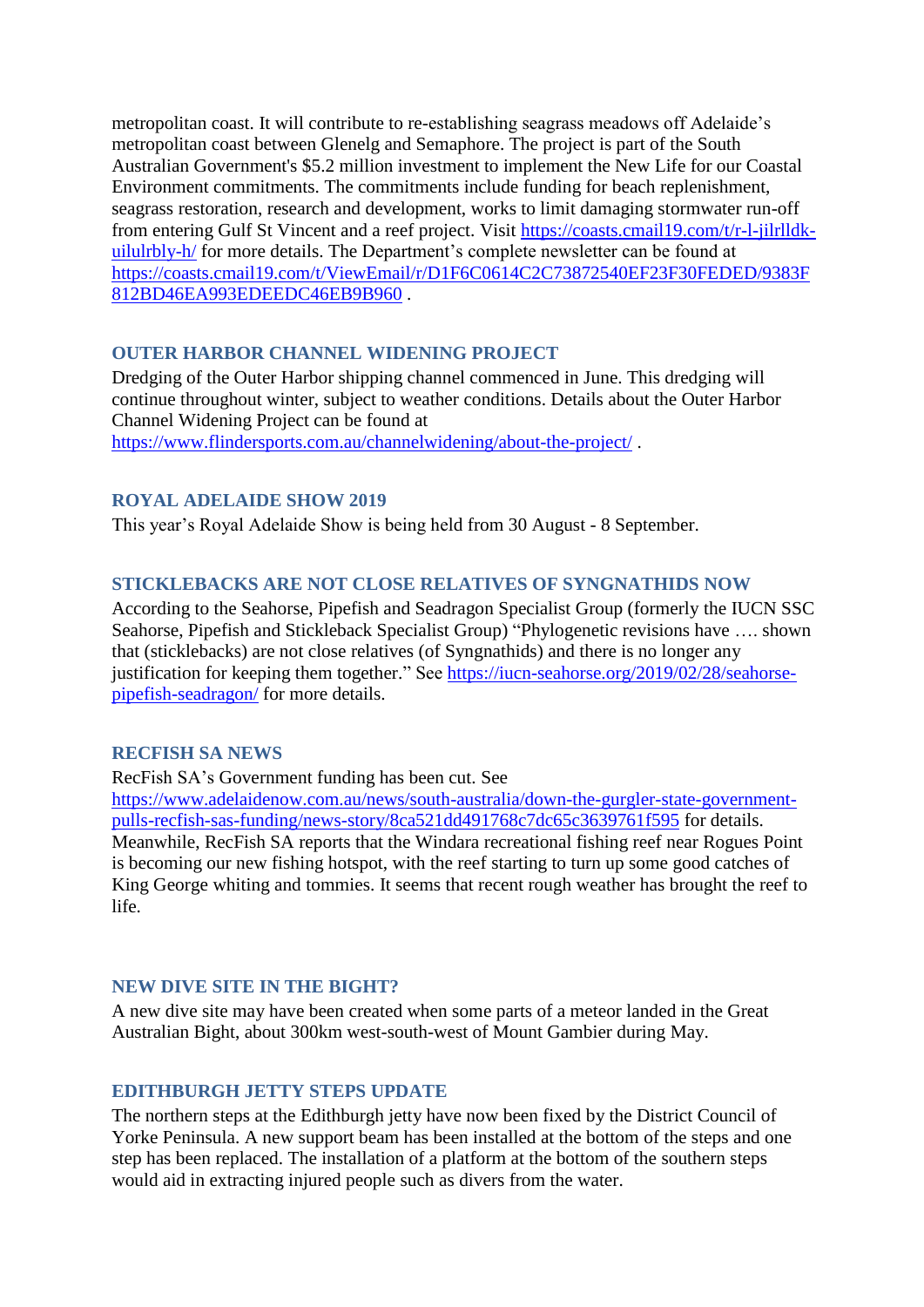## **PORT NOARLUNGA JETTY STEPS UPDATE**

The rebuilt steps for Port Noarlunga jetty have not yet been fixed to the jetty due to bad weather conditions during May. The contractors need some four weeks of good weather to be able to complete the job. We don't expect this to happen until the spring season now.

### **JETTIES LIEELINE**

The Sunday Mail reports that the State Government announced a strategic plan to better manage our jetties. According to the Mail, "The strategic plan will examine jetties, evaluate their economic and community value, benefits and use, and provide a management plan." The paper (and the online version) went on to state, "The push for action was backed by SA's peak recreational fishing body, Rec Fish SA, and the Scuba Divers Federation of SA. "Jetties are very important for marine life to grow and give South Australians the opportunity to dive close to shore," SDFSA president Tony Leggatt said. Its members have raised particular safety concerns over Edithburgh jetty, known internationally for its colourful sea grasses and corals. "We have divers travel from all over the planet to photograph … iconic species like our marine emblem, the leafy seadragon," SDFSA vice-president Andrew Hunter says. "Frankly, the state of our jetties, and the (lack of) facilities associated with them, can be embarrassing." " Visit [https://www.adelaidenow.com.au/news/south-australia/plan-to-better](https://www.adelaidenow.com.au/news/south-australia/plan-to-better-manage-ageing-sa-wharves-and-jetties-to-be-announced/news-story/ae8ce477d8cd33b2dba8c084171d67a5)[manage-ageing-sa-wharves-and-jetties-to-be-announced/news](https://www.adelaidenow.com.au/news/south-australia/plan-to-better-manage-ageing-sa-wharves-and-jetties-to-be-announced/news-story/ae8ce477d8cd33b2dba8c084171d67a5)[story/ae8ce477d8cd33b2dba8c084171d67a5](https://www.adelaidenow.com.au/news/south-australia/plan-to-better-manage-ageing-sa-wharves-and-jetties-to-be-announced/news-story/ae8ce477d8cd33b2dba8c084171d67a5) for more details.

## **CONGRATULATIONS TO:**

Carl Charter whose photograph was featured with the above-mentioned article in the Sunday Mail.

Diana 'Daisy" Fernie on being awarded the 2019 AIPP South Australian Epson Signature Worthy Award for her photo of a brittle star on a barrel sponge. Diana was also a finalist for the 2019 AIPP South Australian Documentary Professional Photographer of the Year award. See [http://stateawards.aipp.com.au/SA/2019-sa-awards?fbclid=IwAR0VoDpM9et\\_ugG-](http://stateawards.aipp.com.au/SA/2019-sa-awards?fbclid=IwAR0VoDpM9et_ugG-TJNObu6ZMks2md2R6lKLwCcvoclt0Gblz0OYtZA2hJk)[TJNObu6ZMks2md2R6lKLwCcvoclt0Gblz0OYtZA2hJk](http://stateawards.aipp.com.au/SA/2019-sa-awards?fbclid=IwAR0VoDpM9et_ugG-TJNObu6ZMks2md2R6lKLwCcvoclt0Gblz0OYtZA2hJk) .

Barb & Lance Leopold whose many jetty photos featured in the third edition of Neville Collins' book "The Jetties of South Australia – Past and Present".

## **INSIDE ACCOUNT OF THE THAI CAVE RESCUE**

Speaking of books, the inside account of the Thai cave rescue, "Against All Odds" by Craig Challen, Richard Harris is now available for pre-ordering. It is due out on 5th November as an e-book, a paperback book and an audio download. Visit

[https://www.penguin.com.au/books/against-all-odds-](https://www.penguin.com.au/books/against-all-odds-9781760890957?fbclid=IwAR1F56x5wFi3HtXuMxnqNkqTMFAxdxFMYx1LbgQPJcDGjUa2vAbiwmbmkM0&utm_expid=.JC69wDioR_Kc4RimyKASfg.0&utm_referrer=https%3A%2F%2Fwww.facebook.com%2F)

[9781760890957?fbclid=IwAR1F56x5wFi3HtXuMxnqNkqTMFAxdxFMYx1LbgQPJcDGjUa](https://www.penguin.com.au/books/against-all-odds-9781760890957?fbclid=IwAR1F56x5wFi3HtXuMxnqNkqTMFAxdxFMYx1LbgQPJcDGjUa2vAbiwmbmkM0&utm_expid=.JC69wDioR_Kc4RimyKASfg.0&utm_referrer=https%3A%2F%2Fwww.facebook.com%2F) [2vAbiwmbmkM0&utm\\_expid=.JC69wDioR\\_Kc4RimyKASfg.0&utm\\_referrer=https%3A%2](https://www.penguin.com.au/books/against-all-odds-9781760890957?fbclid=IwAR1F56x5wFi3HtXuMxnqNkqTMFAxdxFMYx1LbgQPJcDGjUa2vAbiwmbmkM0&utm_expid=.JC69wDioR_Kc4RimyKASfg.0&utm_referrer=https%3A%2F%2Fwww.facebook.com%2F) [F%2Fwww.facebook.com%2F](https://www.penguin.com.au/books/against-all-odds-9781760890957?fbclid=IwAR1F56x5wFi3HtXuMxnqNkqTMFAxdxFMYx1LbgQPJcDGjUa2vAbiwmbmkM0&utm_expid=.JC69wDioR_Kc4RimyKASfg.0&utm_referrer=https%3A%2F%2Fwww.facebook.com%2F) for more details.

## **DIVERS CAN NOW VISIT AN UNDERWATER ART MUSEUM IN THE FLORIDA KEYS**

There is now an underwater art museum in the Florida Keys which can be visited by divers. According to the web page at [https://www.wptv.com/news/state/divers-can-view-underwater](https://www.wptv.com/news/state/divers-can-view-underwater-art-museum-off-florida-keys)[art-museum-off-florida-keys](https://www.wptv.com/news/state/divers-can-view-underwater-art-museum-off-florida-keys) , "Divers finished placing a series of artworks on a sunken ship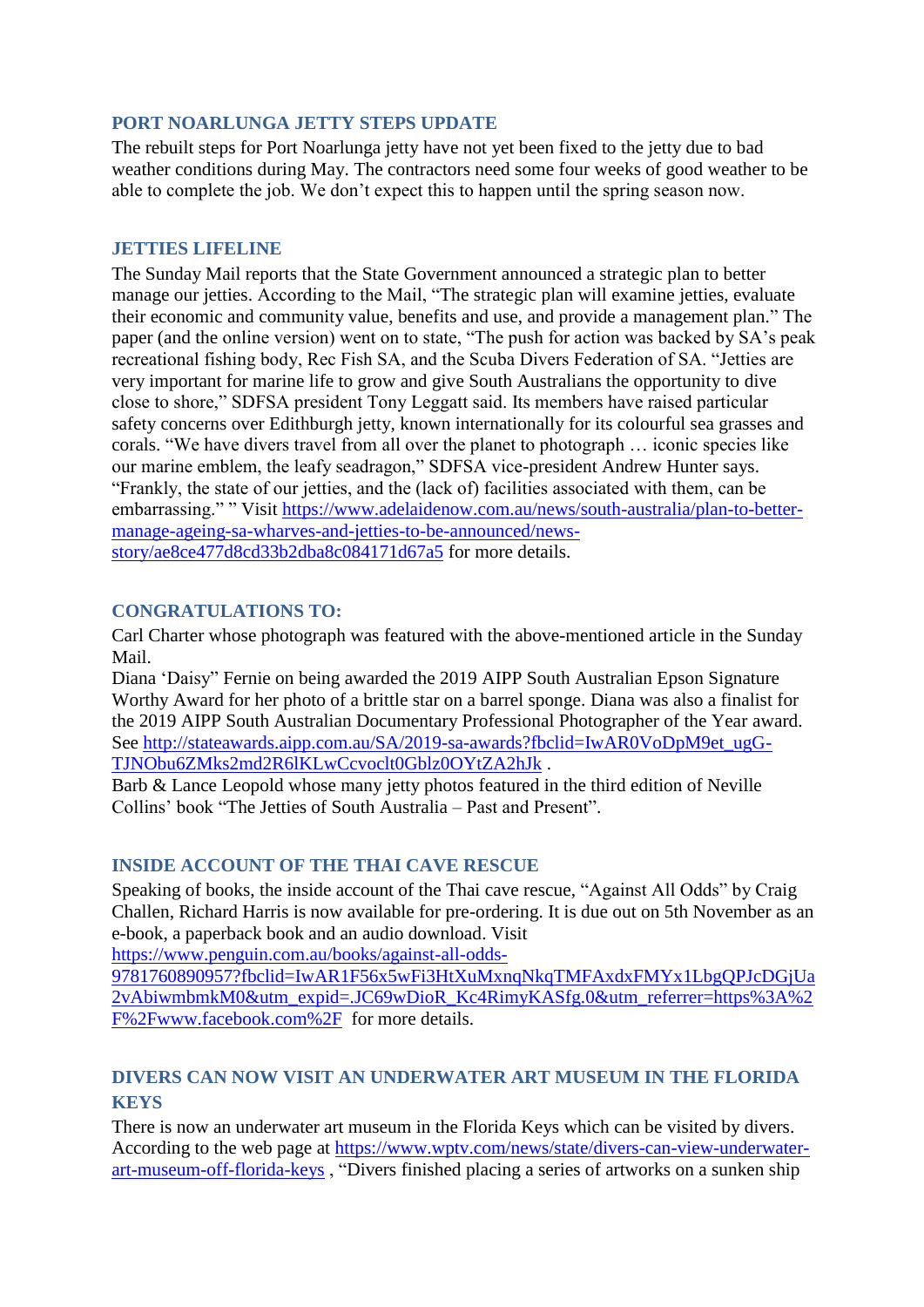Saturday (25/5) about seven miles south of Key West in the Florida Keys National Marine Sanctuary. The project consists of 24 large photo illustrations created by Austrian artist Andreas Franke. They were placed on the Gen. Hoyt S. Vandenberg….. ship that was intentionally sunk 10 years ago to create an artificial reef. Franke calls it the "Plastic Ocean Project" and said he wants it to draw attention to the need to eliminate plastics in the world's oceans." Divers were to unfurl a giant American flag on the ship on Monday (27/5) to commemorate Memorial Day and the tenth anniversary of the ship's sinking. The Gen. Hoyt S. Vandenberg, a former U.S. Air Force missile tracking ship, is 159m-long.

## **UNDERWATER HAIRCUT**

Visit

[https://www.youtube.com/watch?v=kBnU2G0UKiY&fbclid=IwAR3beOxeqgsb6Pndm89EC](https://www.youtube.com/watch?v=kBnU2G0UKiY&fbclid=IwAR3beOxeqgsb6Pndm89ECPcqgHL8VwqxqYGcooKCKc_CF-MyTWUJLIYaUZchttps://www.youtube.com/watch?v=kBnU2G0UKiY&fbclid=IwAR3beOxeqgsb6Pndm89ECPcqgHL8VwqxqYGcooKCKc_CF-MyTWUJLIYaUZc) [PcqgHL8VwqxqYGcooKCKc\\_CF-](https://www.youtube.com/watch?v=kBnU2G0UKiY&fbclid=IwAR3beOxeqgsb6Pndm89ECPcqgHL8VwqxqYGcooKCKc_CF-MyTWUJLIYaUZchttps://www.youtube.com/watch?v=kBnU2G0UKiY&fbclid=IwAR3beOxeqgsb6Pndm89ECPcqgHL8VwqxqYGcooKCKc_CF-MyTWUJLIYaUZc)[MyTWUJLIYaUZchttps://www.youtube.com/watch?v=kBnU2G0UKiY&fbclid=IwAR3beOx](https://www.youtube.com/watch?v=kBnU2G0UKiY&fbclid=IwAR3beOxeqgsb6Pndm89ECPcqgHL8VwqxqYGcooKCKc_CF-MyTWUJLIYaUZchttps://www.youtube.com/watch?v=kBnU2G0UKiY&fbclid=IwAR3beOxeqgsb6Pndm89ECPcqgHL8VwqxqYGcooKCKc_CF-MyTWUJLIYaUZc) [eqgsb6Pndm89ECPcqgHL8VwqxqYGcooKCKc\\_CF-MyTWUJLIYaUZc](https://www.youtube.com/watch?v=kBnU2G0UKiY&fbclid=IwAR3beOxeqgsb6Pndm89ECPcqgHL8VwqxqYGcooKCKc_CF-MyTWUJLIYaUZchttps://www.youtube.com/watch?v=kBnU2G0UKiY&fbclid=IwAR3beOxeqgsb6Pndm89ECPcqgHL8VwqxqYGcooKCKc_CF-MyTWUJLIYaUZc) to see how an underwater haircut was trialled at Rapid Bay jetty.

### **RESEARCH ON WHITE'S SEAHORSE**

Dr David Harasti has been undertaking various research projects on the White's Seahorse (Hippocampus whitei) in eastern Australia since 2005. His research has involved collaboration with researchers and students from universities, including the University of British Columbia, Sydney University, the University of Technology – Sydney and the University of NSW. This research has "focused on various components including life history and population parameters, management of artificial habitats to benefit seahorses, habitat use and movements, impacts of flash photography, effects of predation within no-take marine protected areas and environmental correlates within seagrass meadows. More recently, research has focused on the impacts of habitat loss on this endangered species, particularly in relation to the loss of natural habitats that caused localised population declines that has led to the species being listed as Endangered. Current research being undertaken is assessing the viability of artificial habitats, known as 'Seahorse Hotels', to help recolonise *Hippocampus whitei* populations in areas where natural habitats are lost."

# **FOUR THREATENED SHARK SPECIES NOMINATED FOR LEGISLATIVE PROTECTION**

Shark Champions recently nominated four threatened shark species for legislative protection under Australia's federal environment laws, the Environment Protection of Biodiversity and Conservation (EPBC) Act. They were the whitefin swellshark (Critically Endangered), the narrow sawfish (Endangered), the grey skate (Endangered) and the longnose skate (Critically Endangered). See<https://sharkchampions.org.au/issue/endangered-species/> .

### **LARGE SUNFISH FOUND WASHED UP AT PORT AUGUSTA**

A large Bump-head sunfish (Mola alexandrini) was found washed up on a Port Augusta beach last month. Details can be found at<https://www.inaturalist.org/observations/24424332> .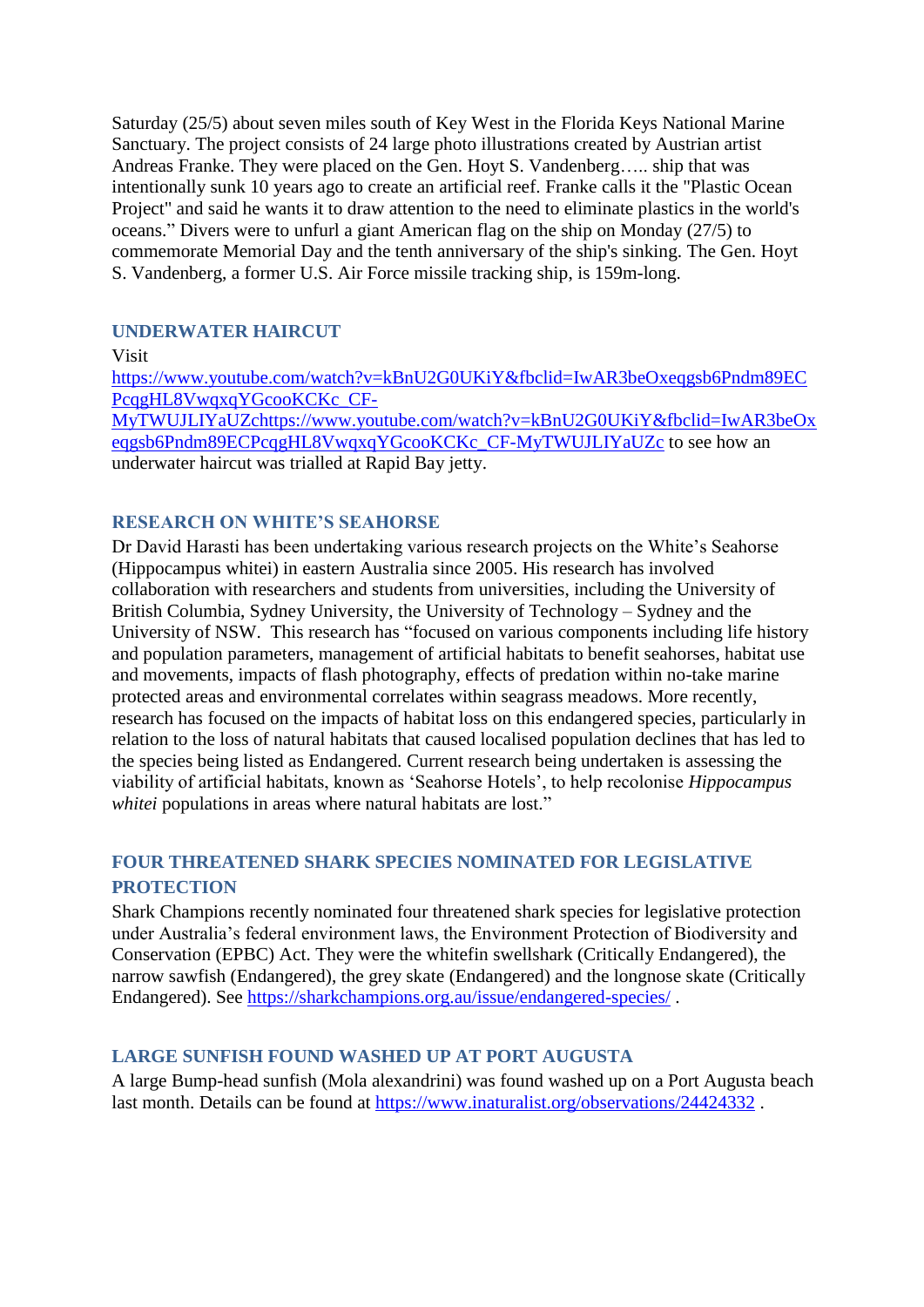### **WoRM WEBSITE UPDATE**

According to the web page found at

<http://www.marinespecies.org/news.php?id=6824&p=show>, "A new functionality on the World Register of Marine Species (WoRMS) now easily allows the search and display options to be limited to only marine and extant species".

### **AWARE WEEK**

Domino Albert, Project AWARE Associate Director Global Communications says, "the 2nd edition of AWARE Week is scheduled to take place globally the week of September 14-22, 2019. In celebration of Life Below Water - the United Nations Sustainable Development Goal focused on the ocean - this year's AWARE Week theme is Building Bridges."

## **DAVID ATTENBOROUGH'S GREAT BARRIER REEF DIVE VR EXHIBITION**

David Attenborough's Great Barrier Reef Dive VR Exhibition is being held at the South Australian Museum 11am, 12pm, 1pm and 2pm daily until 14th July 2019. Admission is \$16 (\$12 Museum Members). Further details can be found in our April 2019 SDFSA Bulletin at <http://www.sdfsa.net/wp-content/uploads/2019/03/2019-04Bulletin.pdf> .

### **COMBINED DIVE CLUBS WEEKEND 2019**

The 15<sup>th</sup> anniversary Combined Dive Clubs Weekend is being held in Tasmania over the June long weekend.

### **AMSA 2019 CONFERENCE**

The AMSA 2019 conference is being held in Fremantle, WA from 7-11<sup>th</sup> July. This year's theme for the conference is "Marine Science for a Blue Economy". More information on the conference can be found at<http://amsa19.amsa.asn.au/>.

### **AIDE 2019**

The Australia International Dive Expo is being held at the Exhibition Convention Centre (level 1, Hall 3) in Sydney from  $1<sup>st</sup>$  to  $5<sup>th</sup>$  August 2019. Visit www.australiadive expo.com or see page 61 of the June issue of Dive Log for more details.

## **NATIONAL SCIENCE WEEK**

This year's National Science Week is being held 10 – 18th August 2019. See [www.scienceweek.net.au](http://www.scienceweek.net.au/) .

### **2019 WORLD WHALE CONFERENCE AND WHALE HERITAGE SITES SUMMIT**

The 2019 World Whale Conference and Whale Heritage Sites Summit are both being held in Hervey Bay, Queensland in October (2019). The World Whale Conference is being held from 7-9th October and Whale Heritage Sites Summit is being held from 10-11th October. The event will be hosted by Fraser Coast Tourism and Events and the World Cetacean Alliance.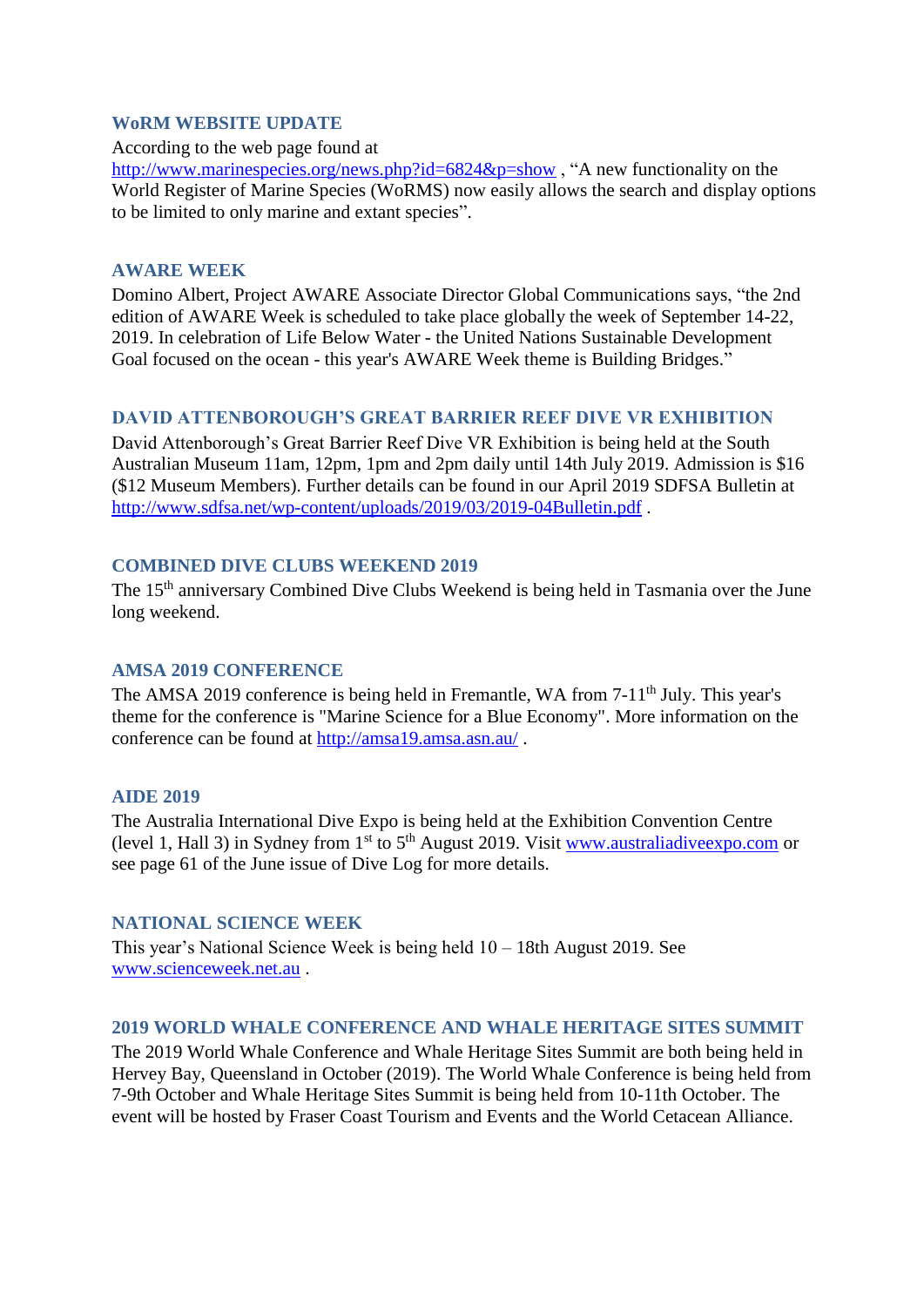### **2019 ASFB CONFERENCE**

The Australian Society for Fish Biology conference is being held 14–17th October at the Australian National Library in Canberra, ACT. ASFB 2019 will showcase and celebrate the many ways we can illuminate the wonderful world of fishes in the hearts and minds of people spanning a range of cultures, backgrounds and perspectives. The conference program includes workshops, special events and sessions that will explore how effective communication via the visual arts, digital media, and the spoken and written word can bring new understanding and inspiration to the millions of people who value and depend on fishes for their wellbeing. See the conference website at<http://asfbconference.org/> for more details.

## **2019 SOUTH AUSTRALIAN COASTAL CONFERENCE**

The 2019 South Australian Coastal Conference will be held in Adelaide on 7th-8th November. The conference will demonstrate the important work that others are doing to care for our coast. Attendees can share their own work and network with people passionate about coastal issues. Presentations will cover areas such as coastal collaboration, blue carbon, coastal restoration, hazards and conservation, and more. The conference is convened by the South Australian Chapter of the Australian Coastal Society. Visit <https://coasts.cmail19.com/t/r-l-jilrlldk-uilulrbly-q/> for more details. The Department's complete newsletter can be found at [https://coasts.cmail19.com/t/ViewEmail/r/D1F6C0614C2C73872540EF23F30FEDED/9383F](https://coasts.cmail19.com/t/ViewEmail/r/D1F6C0614C2C73872540EF23F30FEDED/9383F812BD46EA993EDEEDC46EB9B960)

[812BD46EA993EDEEDC46EB9B960](https://coasts.cmail19.com/t/ViewEmail/r/D1F6C0614C2C73872540EF23F30FEDED/9383F812BD46EA993EDEEDC46EB9B960) .

If you wish to be included on the mailing list for this electronic news sheet, contact Steve Reynolds, the Federation's Secretary, on [info@sdfsa.net](mailto:info@sdfsa.net) for more details.

Disclaimer – The opinions expressed by authors of material in this news sheet are not necessarily those of the Federation.

### **SCUBA DIVERS FEDERATION OF SOUTH AUSTRALIA INC. ABN 68 760 819 404 Email: [info@sdfsa.net](mailto:info@sdfsa.net)**

### **Nomination for the Executive – 2019-2020**

Nominations for the SDF Executive Committee are required for our AGM to be held on 16<sup>th</sup> July 2019. One form is required for each nomination. Please return your nominations to us by 30th June 2019.

Elections to fill the following positions will be held at our AGM on Tuesday  $16<sup>th</sup>$  July 2019. **President Vice-President Secretary Treasurer Committee Members**

a) I, . . . . . . . . . . . . . . . . . being a financial member of the SDF or an affiliated club,